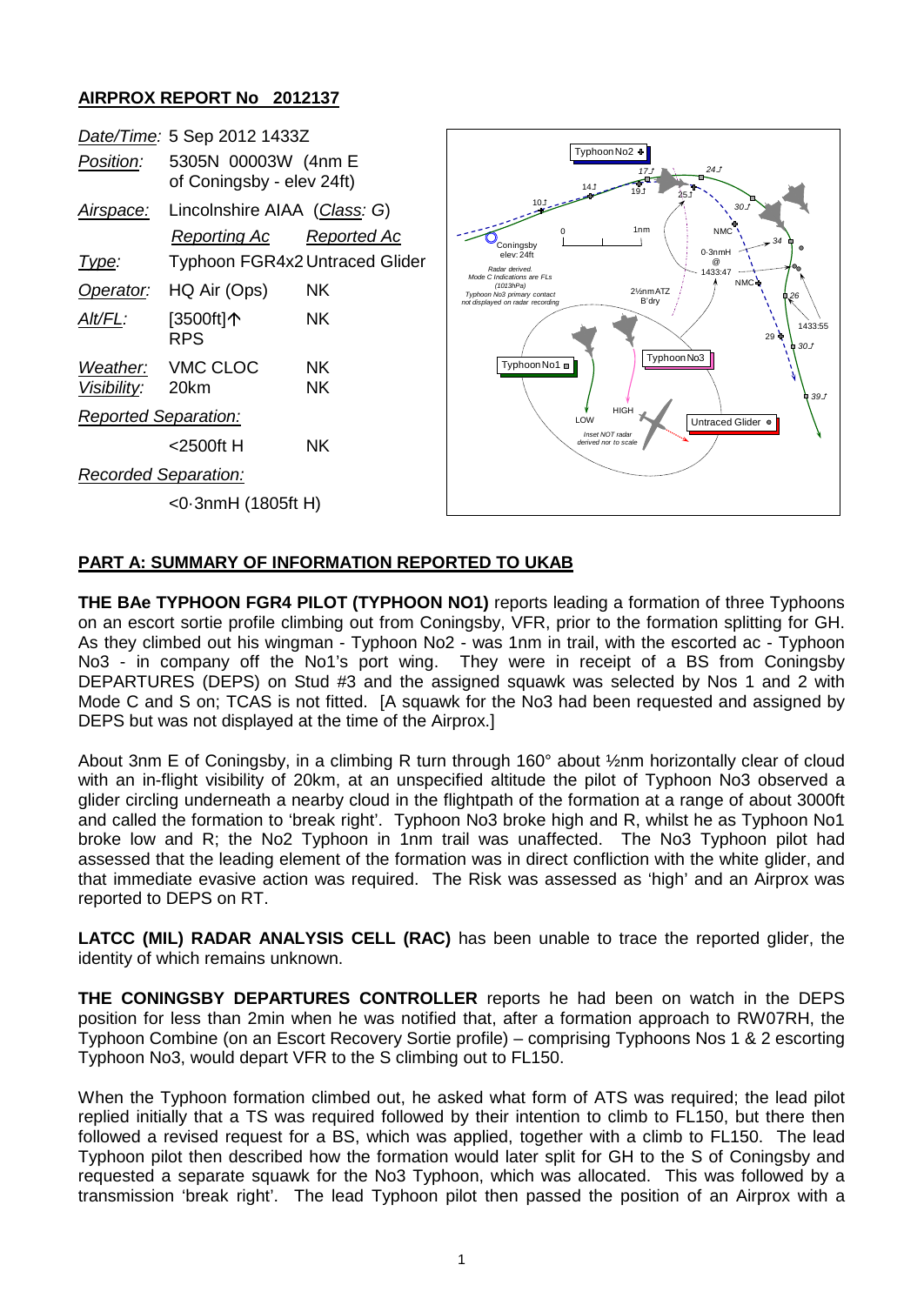glider, about 3nm E of Coningsby at about 3500ft RPS. On looking into that area, a very small primary contact could be seen tracking N with no SSR; he estimated the minimum horizontal separation as 1nm. The formation then executed a split and continued with their sortie.

**THE CONINGSBY ATC SUPERVISOR** reports that when the Typhoon formation returned for QRA escort training, he briefed the APP, DIR and DEPS controllers on what the leader required and then proceeded upstairs to the VCR to ensure the ADC was fully briefed on the formation's intentions. After the formation departed the visual cct, he was informed by APP on the landline that an Airprox had occurred and the position of the glider contact. He pointed out an apparently stationary contact to the ADC and to warn any further Coningsby departures. This was the third glider in the airspace surrounding Coningsby on this day, as confirmed by the pilots of other ac; none of the glider pilots had called any of the ATC units in the area; however, all were outside the Coningsby ATZ and in this case above the Coningsby MATZ.

UKAB Note (1): Coningsby METARs:

1350UTC 34008KT 9999 FEW040 19/07 Q1027 BLU NOSIG 1450UTC 02010KT CAVOK 19/07 Q1027 BLU NOSIG

**BM SAFETY POLICY & ASSURANCE** reports that this Airprox occurred 4nm E of Coningsby, between a formation of 3 Typhoon ac in receipt of a BS from Coningsby DEPS and an untraced glider operating VFR.

The Typhoon's avoiding action was detected on recorded NATS area radars after 1433:47. This investigation has relied upon the DASORs of the aircrews and controllers involved and the DEP RT and landline transcript.

Immediately after the lead Typhoon pilot queried DEP at 1434:06, as to whether they were, "*aware of the glider we just passed*", the controller replied, *"negative"*, whereupon the Lead Typhoon pilot reported at 1434:11, *"OK you've got a glider our position north 1 mile at 3 thousand 5 hundred feet, gliding just at the base of the cloud".* The controller reports 'looking in that area and seeing a very small primary contact…tracking north', [advising the lead pilot at 1434:24, *"..there's a small primary contact showing".*] Subsequent investigation with the unit determined that this contact was small, faint and intermittent and displayed little track movement. Moreover, the Unit has stated that the Coningsby ASR often displays small amounts of primary clutter on the surveillance display, particularly close to the AD. In this instance, the Unit determined that there was nothing to differentiate the glider's faint and intermittent contact from routine clutter. Consequently, given that the glider lacked electronic conspicuity and had not contacted the unit, APP was not able to detect the confliction and pass a warning to the Typhoon formation.

SATCO Coningsby has stated that an agreement has been reached between military ADs in Lincolnshire to advise each other of known glider activity. Moreover, when able, one of the Coningsby ADC's responsibilities is to visually scan the local area, cued by information from the Hi-Brite VRD, to visually acquire gliders. In this instance, the combination of the glider's colour scheme and the Wx conditions breeched this additional safety barrier.

UKAB Note (2): This Airprox is not illustrated clearly by the LATCC (Mil) radar recording. Only the No1 and No2 Typhoons are evident on the recording as the formation departs the Coningsby visual cct eastbound. The non-squawking No3 is not evident as a primary track at all during the period of the Airprox. A single primary return is evident at 1433:47, 0·3nm ahead of the No1 Typhoon just moments before the lead pilot's avoiding action R turn and descent is apparent as the No1's Mode C reduces from 3400ft to 2600ft (1013hPa) over a period of 8sec (one sweep). The No1 passes W of the primary contact which then fades. The Airprox is then reported on the RT by the lead Typhoon pilot at 1434:06.